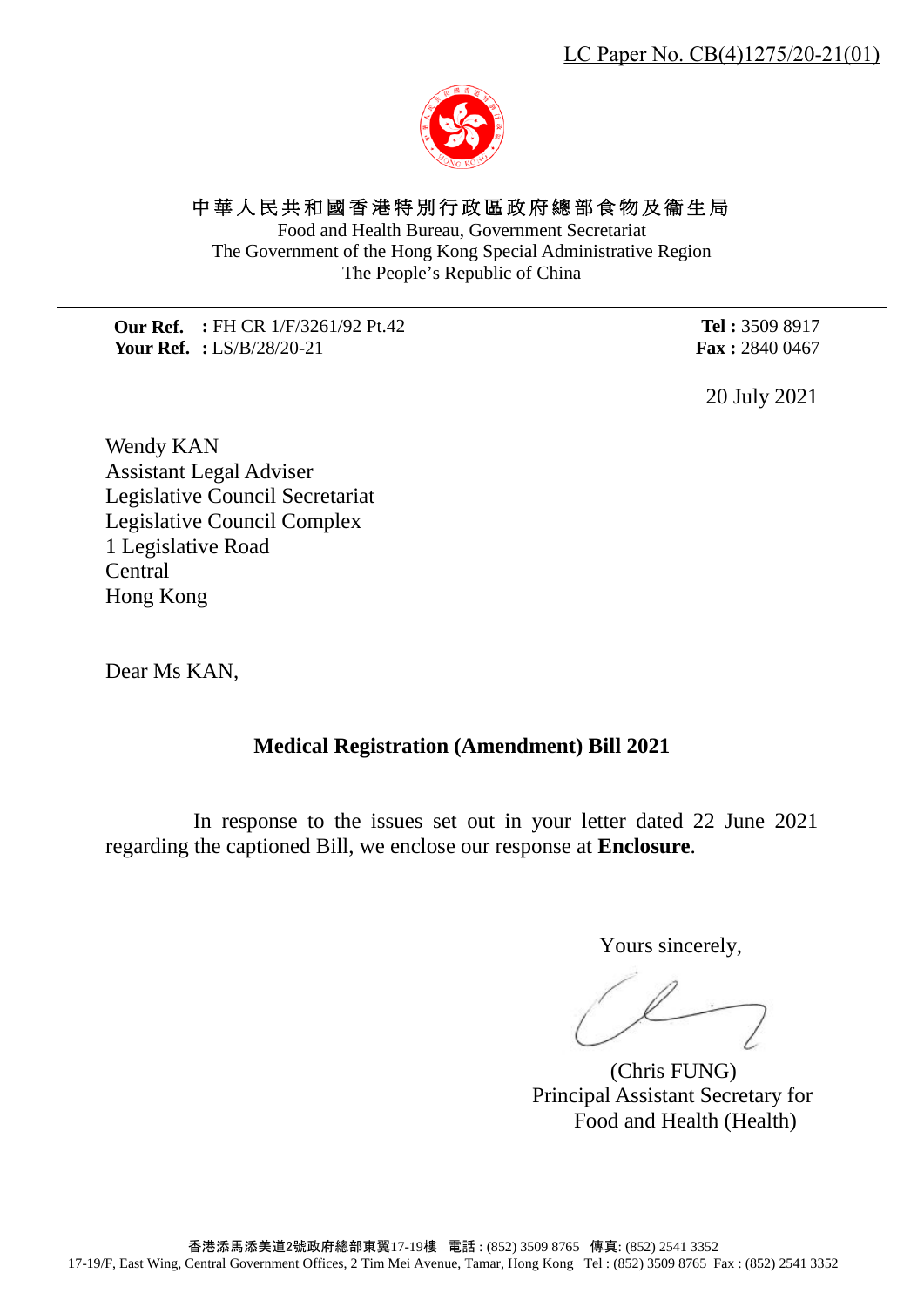### **Responses to Issues on the Legal and Drafting Aspects of the Medical Registration (Amendment) Bill 2021**

#### Clause 6 of the Bill

1. Under the proposed new section 8(1)(ba) of the Medical Registration Ordinance (Cap. 161), a person would be eligible for full registration as a medical practitioner in Hong Kong if the requirements in the proposed new section  $8(1)(ba)(i)$  to (iii) are met.

(a) Pursuant to the proposed new section  $8(1)(ba)(i)$  of Cap. 161, the person must have been engaged in full-time employment as a medical practitioner with special registration in one or more than one institution specified in the proposed new Schedule 1B to Cap. 161 ("specified institution") for a total of at least five years ("service period") after the person (a) was awarded a Fellowship of the Hong Kong Academy of Medicine ("Academy of Medicine") in a specialty, or (b) was certified by the Academy of Medicine to have completed the training, and obtained the qualification, comparable to that required of a Fellow in a specialty by the Academy, whichever is the earlier. Please clarify what would be the requirements that the person has to fulfil in order for the Academy of Medicine to certify that the person has completed the training, and obtained the qualification, comparable to that required of a Fellow in a specialty by the Academy.

#### Response

The vetting of specialist qualification of special registration doctors would be the same as the existing mechanism for application for Certification for Specialist Registration. In considering the application, the Hong Kong Academy of Medicine ("HKAM") would assess the postgraduate medical training and examinations that the applicant has undergone, by reference to its requirements of at least six years of supervised post-medical registration training and of passing the Intermediate and Exit examinations. All other relevant aspects which may show the applicant's professional standard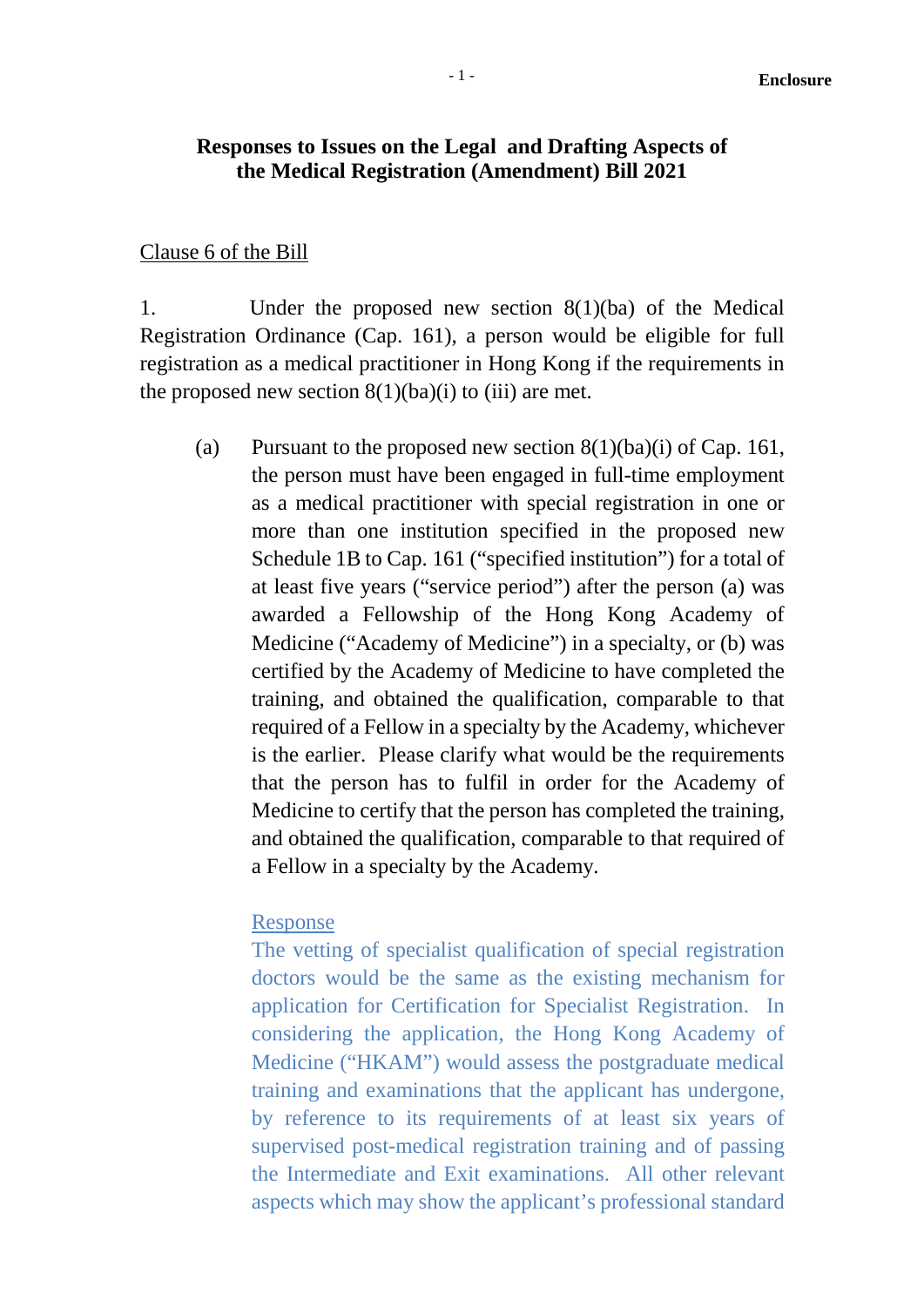and postgraduate medical training would also be assessed. In this regard, assistance may be enlisted from the Colleges under HKAM. Based on the above, an overall assessment would be made as to whether the applicant has achieved a professional standard comparable to that recognised by HKAM for the award of its Fellowship in a particular specialty.

(b) Under the proposed new section  $8(1)(ba)(ii)$  of Cap. 161, the person must be certified by the Academy of Medicine to have satisfied the continuing medical education requirements for the specialty during the service period. Please clarify whether such continuing medical education requirements would be same as those for the Fellows in the specialty concerned who are medical practitioners with full registration registered pursuant to the current sections 8(1) and 14 of Cap. 161.

#### Response

The continuing medical education requirements for special registration doctors who have obtained specialist qualification would be the same as those for the Fellows in the specialty concerned who are medical practitioners with full registration registered pursuant to the current sections 8(1) and 14 of Cap. 161.

(c) With respect to the proposed new section  $8(1)(ba)(iii)$  of Cap. 161, the person must be considered by the specified institution(s) concerned to have served satisfactorily and competently as a medical practitioner during the service period. In order for the specified institution(s) to consider so, please clarify what standard of performance would be required to be attained by the medical practitioners. Would such standard of performance be that required of a Fellow in the specialty concerned? If so, please clarify whether such standard should be explicitly stated in the Bill.

#### Response

After obtaining specialist qualifications, doctors with special registration must undergo continuous on-the-job assessments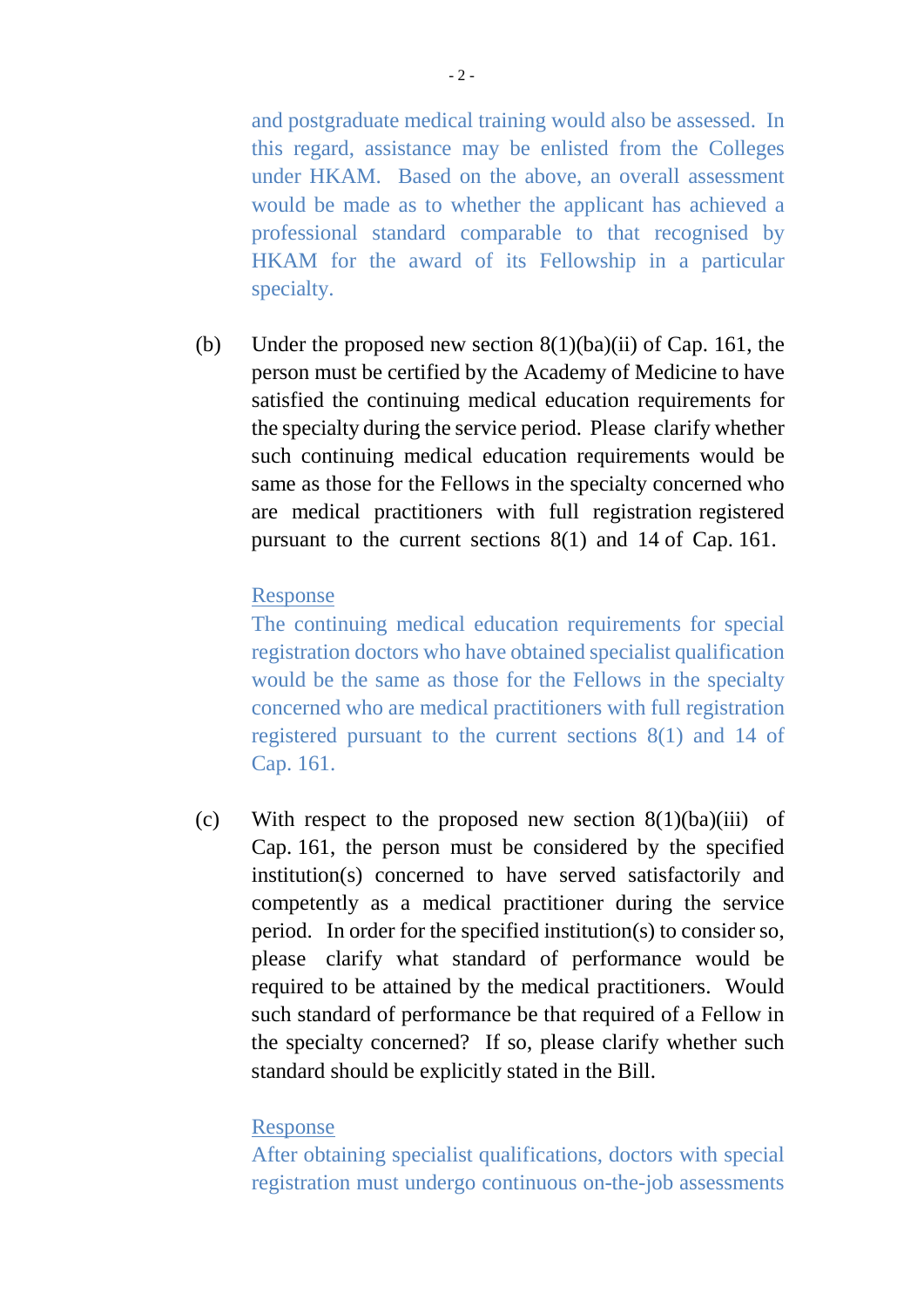during his/her service in the public healthcare institutions, namely the Department of Health, Hospital Authority ("HA"), The University of Hong Kong and The Chinese University of Hong Kong, with a view to assessing his/her performance and competence over the requisite minimum period of five years. We consider that the employing institutions would be best placed to conduct such assessments. While there is already established mechanism for assessing the performance of doctors working in the public healthcare institutions, we plan to discuss with the public healthcare institutions in due course as to whether it is advisable and practicable to adopt some common core competencies (such as application of medical knowledge, patient-centered care, clinical judgment, integrity and teamwork) in their respective assessment processes to facilitate their evaluation on whether the special registration doctors have served satisfactorily and competently during the requisite service period. Such on-the-job assessment has no direct correlation with the standard required by HKAM of a Fellow in the specialty concerned, where the latter should have already been ascertained in the context of HKAM's process of recognition of specialist qualifications before the commencement of the requisite service period.

### Clause 7 of the Bill

2. Section 14B(1) of Cap. 161 currently provides for the temporary registration of a person who will be engaged exclusively in performing clinical teaching or research for an institution specified in section 14B(2) of Cap. 161. Section 14B(2) contains four institutions, which are exactly the same as those listed in the proposed new Schedule 1B to Cap. 161 (i.e. "specified institutions"). The effect of clause 7 of the Bill (together with the proposed new section 14I under clause 8) is that future amendments to the specified institutions concerned would be madeby subsidiary legislation subject to scrutiny by the Legislative Council ("LegCo") pursuant to the negative vetting procedure, instead of by a bill to be introduced into LegCo. Please clarify the reason(s) for proposing such a change.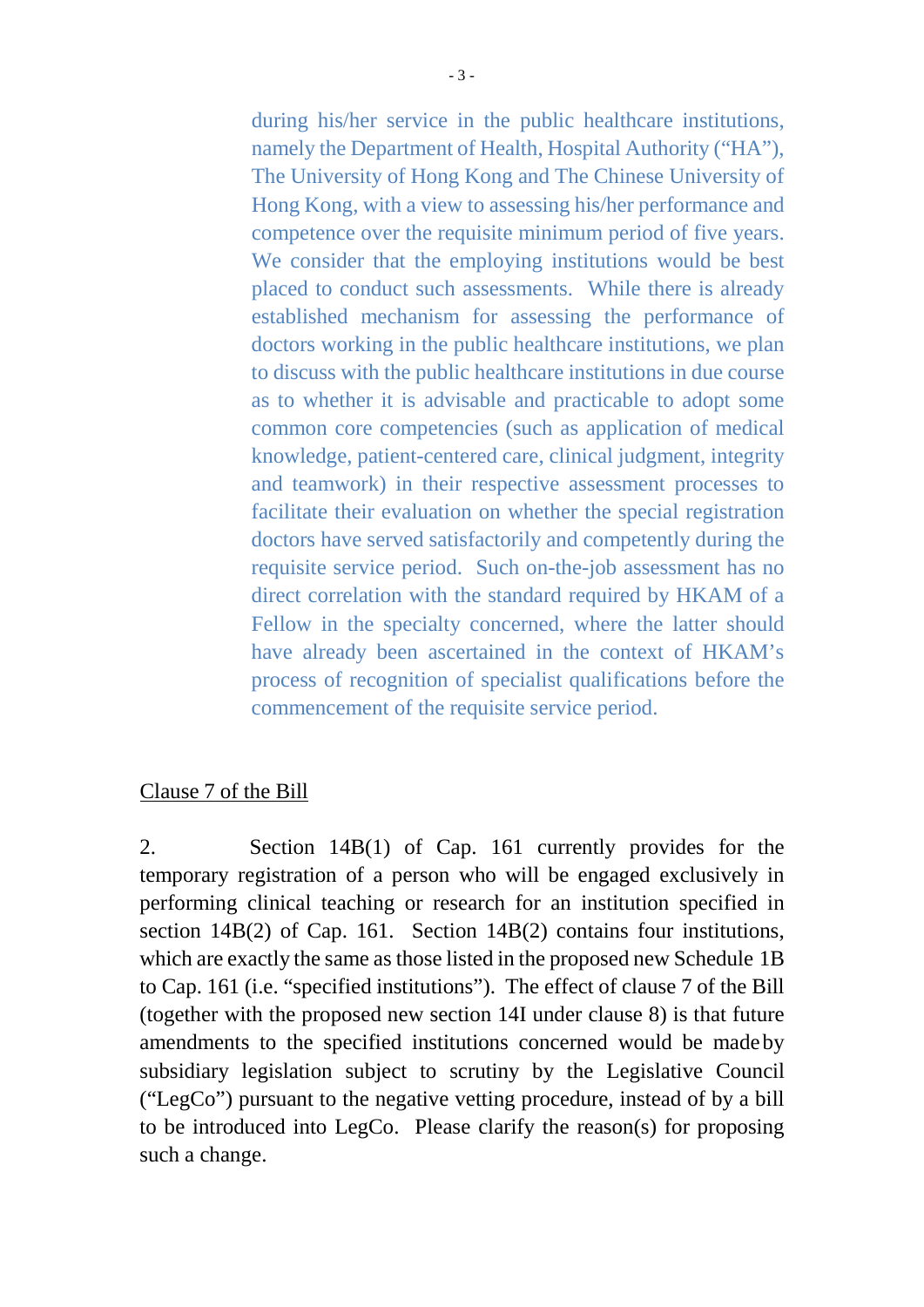#### Response

For the purpose of the proposed special registration scheme, we have listed in the proposed new Schedule 1B to Cap. 161 the four public healthcare institutions, in which the special registration doctors have to serve for the requisite minimum period of five years. Since the four public healthcare institutions are identical to those specified in the existing section 14B(2) (governing temporary registration), we have proposed the changes as set out in Clause 7 of the Bill so that any future changes to the list could be made applicable to both special registration and temporary registration simultaneously. Moreover, as the listing of specified institutions should not be controversial, for streamlining of the legislative process and yet without compromising the scrutiny power of the Legislative Council ("LegCo"), we have proposed that future changes to the list be subject to negative vetting by LegCo.

## Clause 8 of the Bill

## *Proposed new section 14C(1) and (4) of Cap. 161*

3. It is proposed under the new section 14C(1) of Cap. 161 that the Registrar of Medical Practitioners ("Registrar") must grant a special registration, or renew a special registration so granted, to a person if the Registrar is, upon an application by the person in accordance with the proposed prescribed requirements, satisfied that the person has met all the requirements specified in the proposed new section 14C(3) of Cap. 161 (including that the person is of good character and has good professional conduct under the proposed new section  $14C(3)(e)$ . It is also proposed in the proposed new section 14C(4) of Cap. 161 that if the Registrar has doubts about whether an applicant has met the requirement specified in the proposed new section 14C(3)(e), the Registrar must refer the matter to the Medical Council of Hong Kong ("Medical Council") which would deliberate on the matter and, if the Medical Council considers appropriate, hold an inquiry into the matter, and then notify the Registrar of the result/findings accordingly.

(a) Given that it would be the Registrar who has to be satisfied that the applicant has met all the relevant requirements, please clarify whether the Registrar would have the discretion not to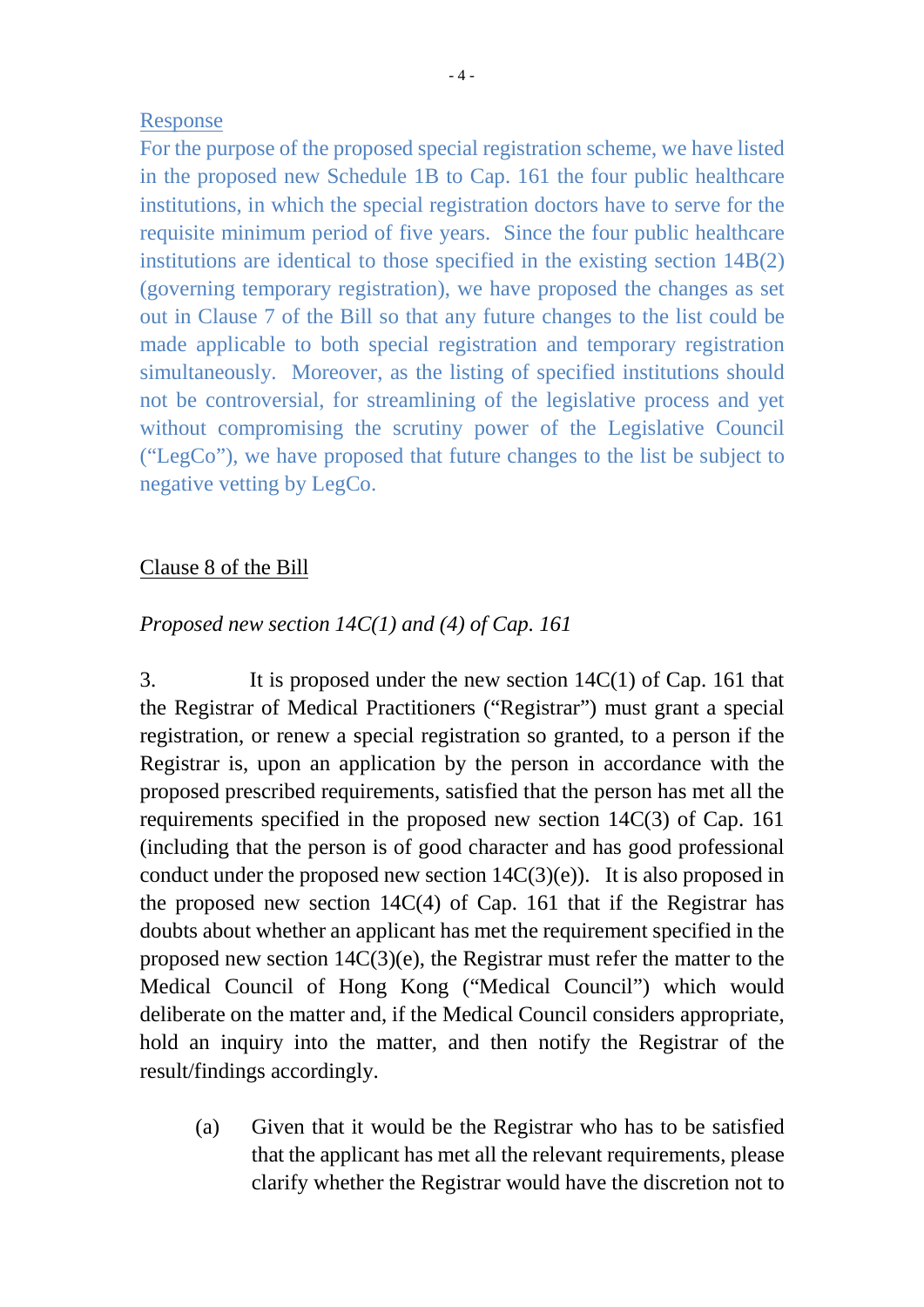adopt the result of the Medical Council's deliberation or findings of the inquiry.

#### Response

If the Registrar has doubts on whether an applicant has met the registration requirement of good character and good professional conduct as specified in the proposed new section 14C(3)(e), the Registrar would refer the matter to the Medical Council. The Registrar would have no discretion not to adopt the result of the Medical Council's deliberation or the findings of the Medical Council's inquiry.

(b) If your answer in (a) is in the affirmative, please clarify the reason(s) for giving the Registrar such a discretion. If not, please clarify whether it is necessary to state so explicitly in the Bill.

#### Response

In practical terms, the Registrar would not act contrary to the Medical Council's deliberation result or inquiry findings. If considered necessary for better clarity in the Bill, we may propose a Committee Stage Amendment ("CSA") to put it beyond doubt that the Registrar must not grant or renew a special registration if the Medical Council considers that an applicant is not of good character and does not have good professional conduct.

#### *Proposed new section 14C(5) of Cap. 161*

4. Under the proposed new section 14C(5) of Cap. 161, section 21 and Parts III, IV and X of the Medical Practitioners (Registration and Disciplinary Procedure) Regulation (Cap. 161E) ("Relevant Provisions"), with necessary modifications, would apply to an inquiry held for the purposes of the proposed new section 14C(4) of Cap. 161. It is noted that in connection with full registration as a medical practitioner currently under section 14 of Cap. 161 where an inquiry is held, section 14(5) of Cap. 161 provides that the Relevant Provisions that are capable of application to an inquiry held for the purposes of section 14 apply to the inquiry, as if the references to an inquiry panel in the Relevant Provisions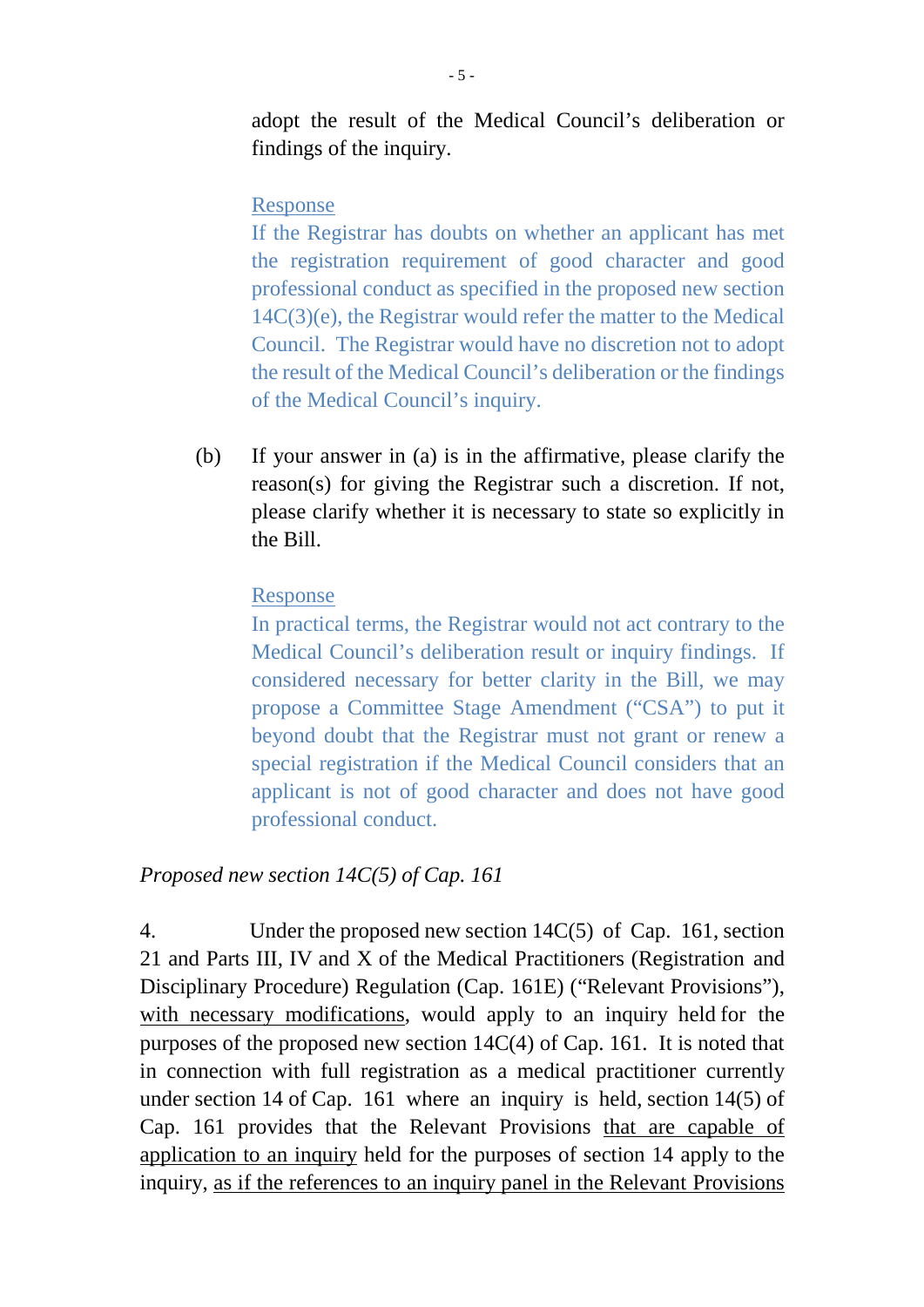were references to the Medical Council. Please clarify whether there would be any difference(s) between the application of the Relevant Provisions to, and accordingly the procedures to be involved in, an inquiry to be held under the proposed new section 14C(4) and those currently under section 14.

## Response

There would be no difference between the application of the Relevant Provisions to, and accordingly the procedures to be involved in, an inquiry to be held under the proposed new section 14C(4) and those currently under section 14 of Cap. 161.

# *Proposed new section 14E(1) of Cap. 161*

5. Under the proposed new section 14E(1) of Cap. 161, the special registration of a person would be in force until the earliest of three specified events, one of which being the removal of the person's name from the General Register under an order made under section 19, 21(1)(i) or  $21A(1)(a)$  of Cap. 161 as set out in the proposed new section  $14E(1)(c)$ . It is noted that the current sections  $21(1)(ii)$  and  $21A(1)(b)$  of Cap. 161 also provide for the making of an order for removing the name of a registered medical practitioner from the General Register for a specified period. Please clarify the reason(s) for not including sections 21(1)(ii) and  $21A(1)(b)$  in the proposed new section  $14E(1)(c)$ .

## Response

The proposed new section  $14E(1)(c)$  should also cover the current sections  $21(1)(ii)$  and  $21A(1)(b)$  of Cap. 161. We will propose CSA to adopt the changes.

# *Proposed new section 14F(1) and (4) of Cap. 161*

6. Under the proposed new section 14F(1) of Cap. 161, a new committee known as the Special Registration Committee ("SRC") would be established for making recommendations independently to the Registrar direct on the medical qualifications to be, or no longer to be, recognised for the purposes of the proposed new section 14C of Cap. 161. Pursuant to the proposed new section 14F(4) of Cap. 161, if the Secretary for Food and Health ("SFH") considers that the public interest so requires, SFH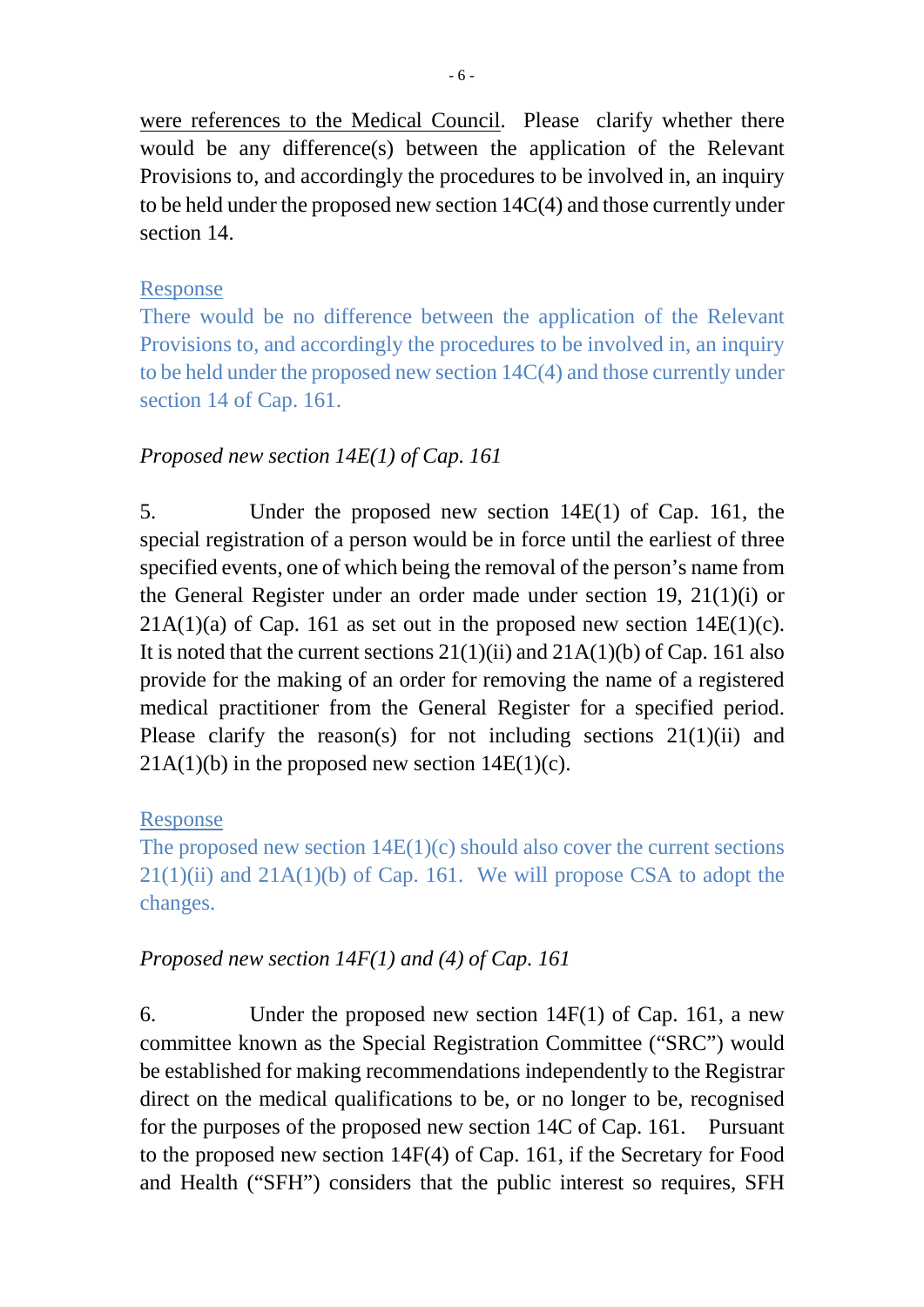could issue to SRC directives about SRC's performance of its functions under Cap. 161.

(a) It is noted that a non-locally trained person may be registered as a medical practitioner with limited registration under the current section 14A of Cap. 161 if the Medical Council is satisfied that the person fulfills certain requirements, such as having obtained an acceptable overseas qualification and having registered with an approved medical authority outside Hong Kong. Please clarify the reason(s) for not proposing the Medical Council to recommend on the medical qualifications to be, or no longer to be, recognised for the purposes of the proposed new section 14C of Cap. 161.

### Response

Unlike the existing arrangement for limited registration doctors where their medical qualifications are considered by the Medical Council on an applicant-by-applicant basis, for greater certainty under the proposed new pathway (i.e. special registration) for admission of non-locally trained doctors, we have proposed that a list of recognised medical qualifications awarded by non-local medical schools be drawn up upfront. We consider that a newly-established and dedicated SRC under the Medical Council, with a more confined number of members and yet diversified knowledge and expertise, would be best placed to take up the very specific task of coming up with the said list, after examining the programmes of the nonlocal medical schools which are comparable to the two medical schools in Hong Kong.

The composition of SRC is also proposed with the specific task in mind and hence it covers different relevant perspectives. For example, the Deans of the two local medical schools would be able to provide insights on the comparison between the curricula of the non-local medical programmes and those of the local programmes, while the Director of Health and the Chief Executive of HA would be able to render advice from the perspective of employing institutions for special registration doctors. The Chairman of Medical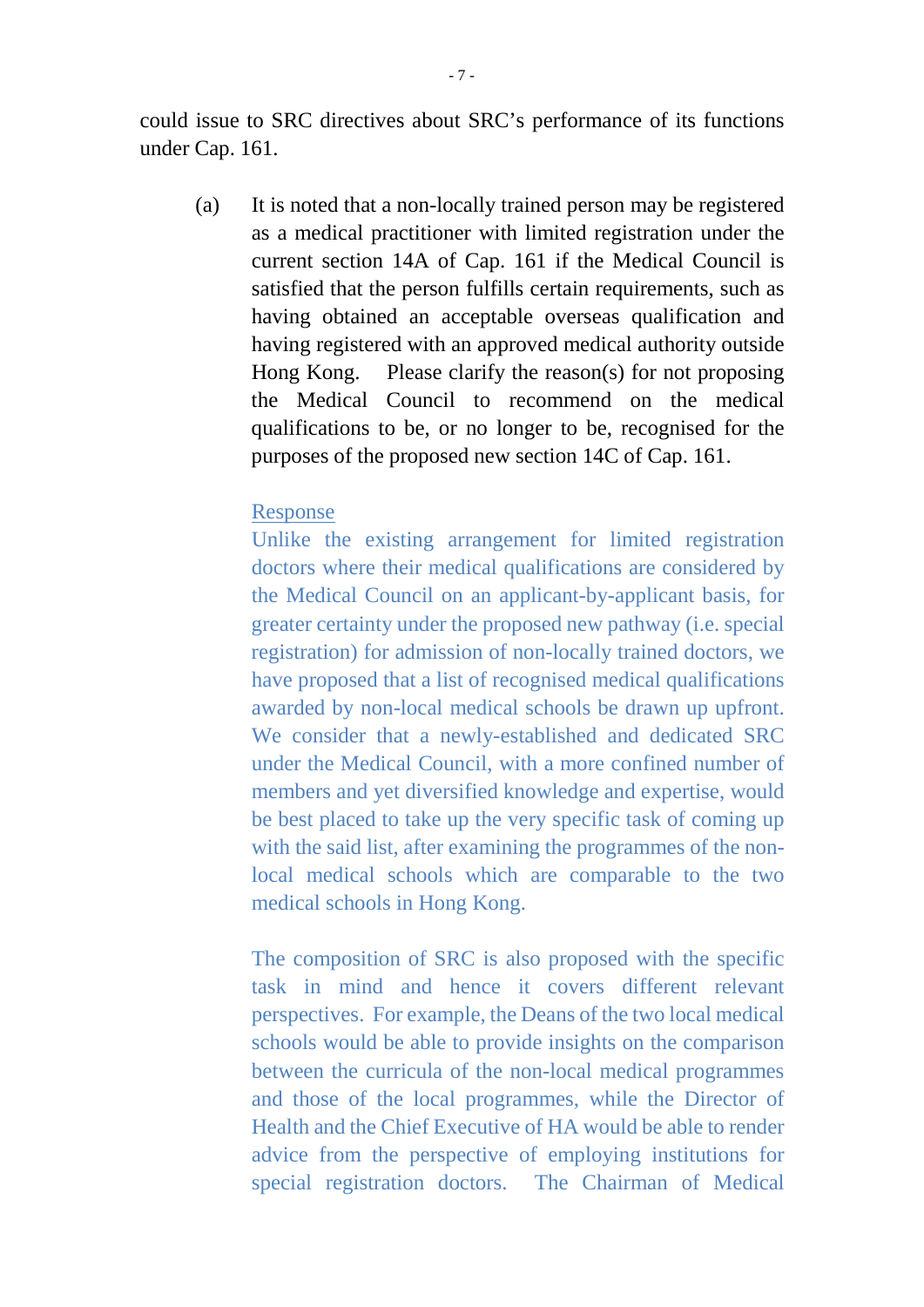Council and the President of HKAM would be able to offer views from the professional standard perspective.

(b) Please clarify whether SRC must comply with the directives issued by SFH under the proposed new section 14F(4) of Cap. 161. If so, please clarify whether it is necessary to have such an express provision in the Bill. Please also clarify whether such directives would affect directly or indirectly SRC's recommendations (which should be made independently) as to which medical qualifications are to be, or no longer to be, recognised.

### Response

We consider that it goes without saying that SRC must comply with the directives issued by SFH under the proposed new section 14F(4) in the Bill. In the event that SRC does not comply, SFH may seek a mandamus order from the Court to compel SRC to follow the directives. It should be noted that SFH will only issue directives to SRC about SRC's performance of its functions when public interest so requires. For instance, if SRC fails to draw up a list of recognised medical qualifications within a reasonable period of time, SFH may issue a directive to SRC requiring the latter to complete the list within a specified timeframe. SFH's directives are not meant to change SRC's statutory power of recognising the medical qualifications or revoking the recognition of medical qualifications.

(c) Please clarify whether, and if so how, the proposed establishment of SRC and the proposed new regime for nonlocally trained medical practitioners to obtain full registration as medical practitioners in Hong Kong under the Bill are in conformity with Article 142(3) of the Basic Law.

### Response

Article 142(1) and (3) of the Basic Law ("BL") stipulate that "[t]he Government of the Hong Kong Special Administrative Region shall, on the basis of maintaining the previous systems concerning the professions, formulate provisions on its own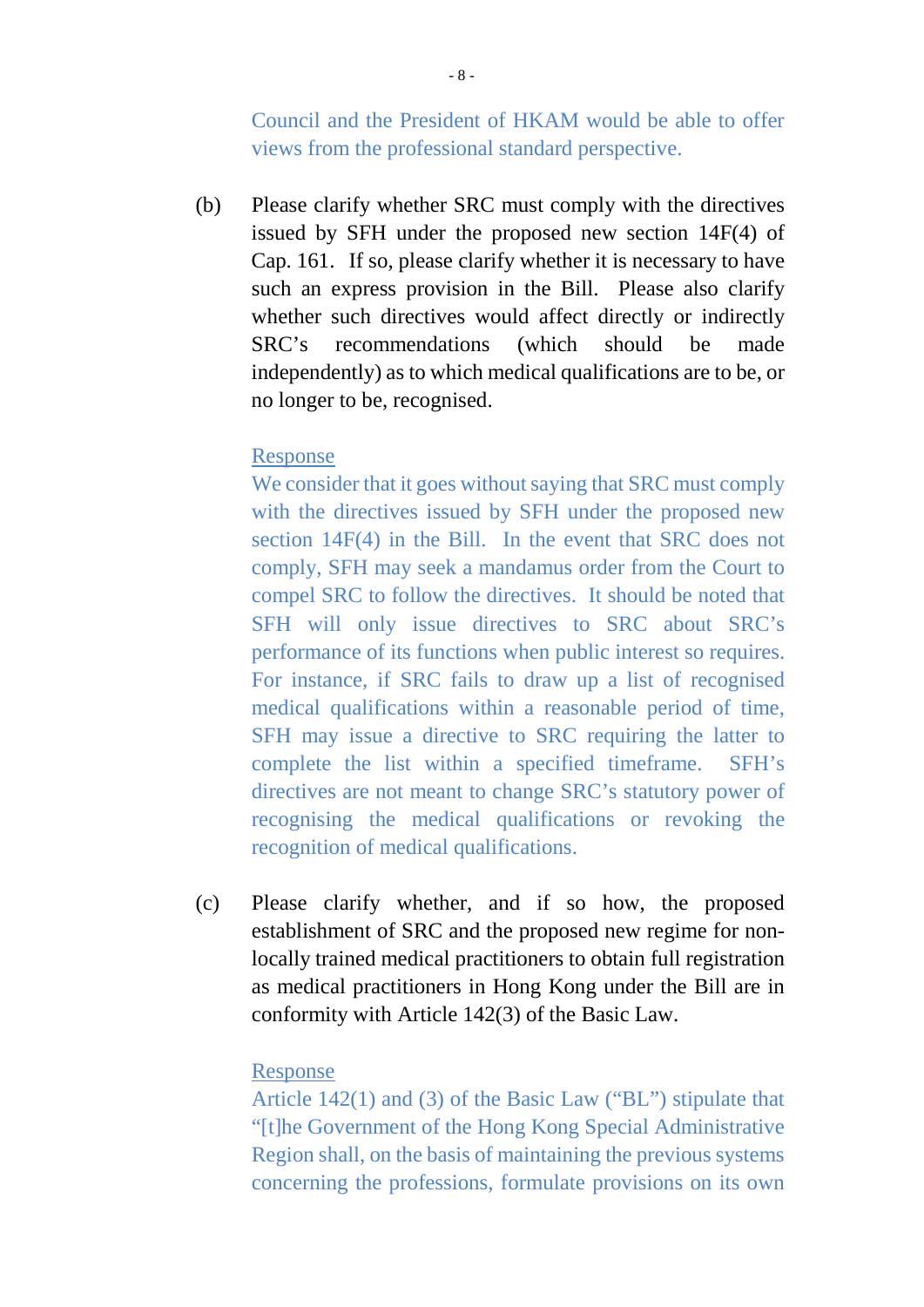for assessing the qualifications for practice in the various professions", and "[t]he Government of the Hong Kong Special Administrative Region shall continue to recognise the professions and the professional organisations recognised prior to the establishment of the Region, and these organisations may, on their own, assess and confer professional qualifications" respectively. The power of the Government to formulate provisions for assessing the qualifications for practice in the medical profession through the enactment or amendment of laws under BL 142(1) would not undermine the essence of the permission for the relevant professional organisation (i.e. the Medical Council) to assess and confer professional qualifications on their own under BL 142(3).

The Bill preserves not only the Medical Council's status as the professional organisation to assess and confer medical qualifications and to regulate the medical practitioners, but also the existing medical registration regime, including such pathways as Licensing Examination and limited registration. The Bill only introduces special registration as a new pathway, thereby expanding the scope of qualified persons who may apply for registration as medical practitioners in Hong Kong. Before being granted full registration under the new pathway, the non-locally trained medical practitioners have to be registered as medical practitioners with special registration in Hong Kong and they will be subject to continuous assessment during the requisite minimum period of service in the specified institutions. In future, medical practitioners with special registration, like other registered medical practitioners, are required to register under the Medical Council, and will be subject to the disciplinary regulation of the Medical Council and the regulatory control of Cap. 161. Once complaints involving professional misconduct are found substantiated, the Medical Council has the power to exercise disciplinary actions on the medical practitioners concerned. The Bill will not compromise the statutory status of the Medical Council nor its statutory function in the registration and disciplinary regulation of medical practitioners in Hong Kong.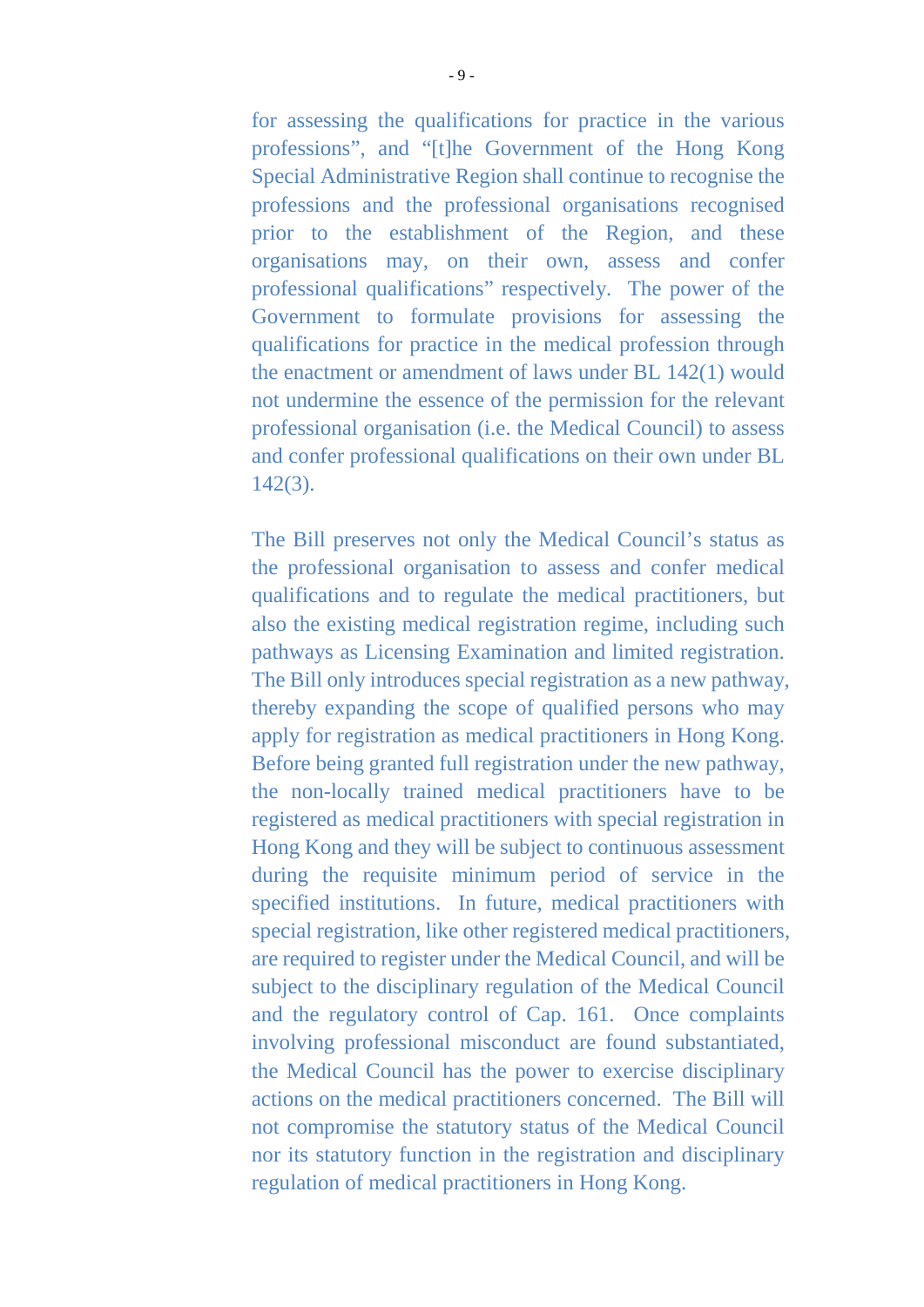As regards the proposed establishment of SRC to determine a list of recognised medical qualifications awarded by non-local medical schools, the Government respects the statutory role of the Medical Council, and considers it appropriate to establish SRC under the Medical Council to enhance the professional organisation's oversight of SRC's work. As proposed in the Bill, among the 10 members of SRC, six of them (i.e. more than half) are prominent figures of the medical profession. This fully demonstrates the importance that the Government attaches to the medical profession. As for the remaining four members, three of them must be members of the Medical Council. In other words, there will be four representatives from the Medical Council (including the Chairman of the Medical Council and three Medical Council members) serving on SRC, reflecting a significant level of representation, which allows them to voice out the professional organisation's concern and defend their interest. Like other committees under the Medical Council, SRC will be expected to report its work to the Medical Council from time to time. We do not consider that the power of the Medical Council will be undermined by the establishment of SRC thereunder.

# *Proposed new section 14F(2) of Cap. 161*

7. Pursuant to the proposed new section 14F(2) of Cap. 161, SRC would be established under the Medical Council so that the Medical Council may provide the administrative, secretarial or other services that SRC requests for performing its functions under Cap. 161. According to footnote 6 of the LegCo Brief (File Ref.: FH CR 1/F/3261/92) issued by the Food and Health Bureau on 18 May 2021, SRC may, as a committee under the Medical Council, report the progress of its work to the Medical Council on a regular basis, in line with the established practice of other committees under the Medical Council.

(a) Please clarify whether there is any statutory duty on SRC to report to the Medical Council.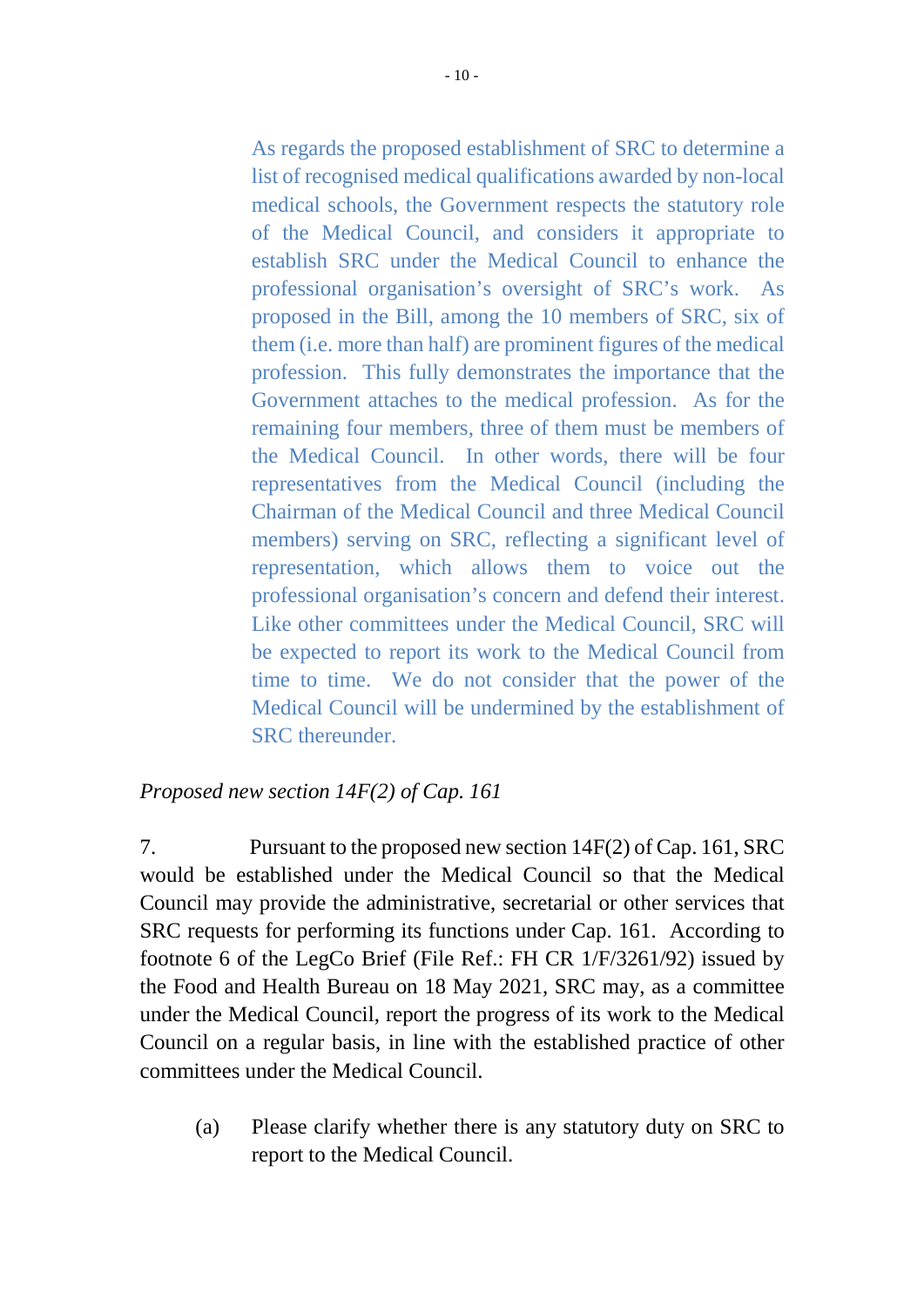(b) If so, please clarify why it is necessary to impose such a duty on SRC, given that SRC would be established for making recommendations independently to the Registrar direct.

## Response

While there is no statutory duty on SRC to report to the Medical Council as it is responsible for making recommendations independently to the Registrar direct, for greater transparency of its work, SRC as a committee established under the Medical Council may wish to follow the established practice of other committees to report progress to the Medical Council from time to time.

# *Proposed new section 14F(3) of Cap. 161*

8. Under the proposed new section 14F(3) of Cap. 161, SRC could only recommend a medical qualification for the purposes of special registration if the medical qualification meets the criteria set out in the proposed new section  $14F(3)(a)$  to (c).

(a) Pursuant to the proposed new section  $14F(3)(b)$  of Cap. 161, the medical qualification must be awarded by a body in a place outside Hong Kong that is broadly comparable to any local university (i.e. The University of Hong Kong or The Chinese University of Hong Kong currently specified in Schedule 1 to Cap. 161) in terms of international rankings. It seems that there are various international rankings on universities conducted by different organisations. Please clarify which international ranking(s) would be taken into account.

## Response

The Government will defer to SRC to determine which international ranking(s) should be taken into account. There will be no intervention on the part of the Government over SRC's decision in this regard.

(b) Under the proposed new section 14F(3)(c) of Cap. 161, the medical qualification must be broadly comparable to the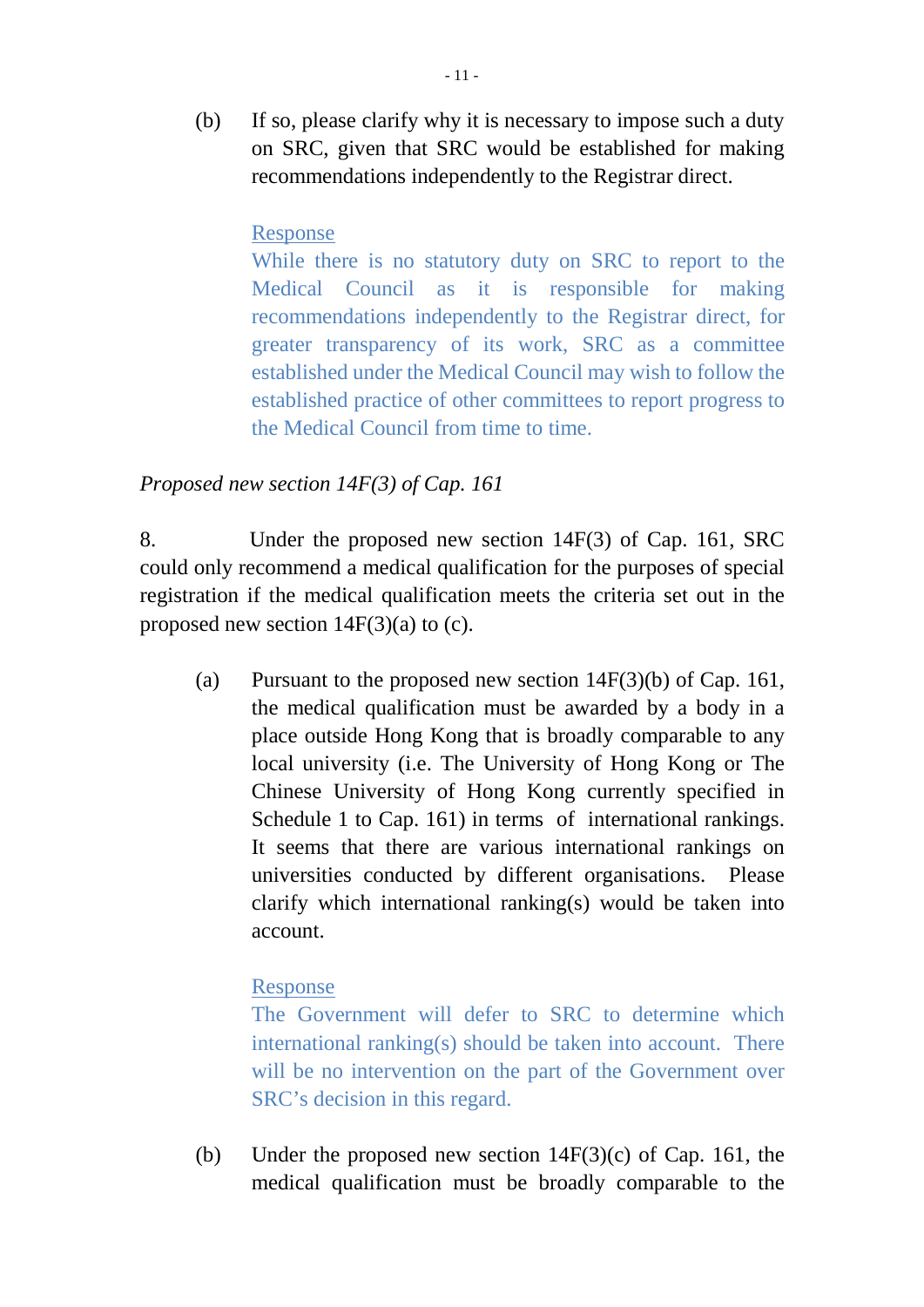medical qualifications awarded by any local university in terms of, among others, any other aspects as SRC considers appropriate. Please provide examples of what those other aspects could be.

### Response

By including "any other aspects" that SRC considers appropriate in the proposed new section  $14F(3)(c)$ , we aim to provide flexibility for SRC such that aspects which we do not readily envisage could also be taken into account when drawing up the list of recognised medical qualifications. The Government does not intend to dictate what other aspects SRC should consider.

## *Proposed new section 14G of Cap. 161*

9. Under the proposed new section 14G(1) of Cap. 161, one of the members of SRC would be the Dean of the Faculty of Medicine of The University of Hong Kong ("Dean"). It is noted that under section 5E(k) of the Schedule to the Chief Executive Election Ordinance (Cap. 569), the Dean is referred to as "the Dean of Li Ka Shing Faculty of Medicine of The University of Hong Kong". Please clarify which phrase is the accurate one.

### Response

For consistency with Cap. 569, we will propose a CSA to adopt "the Dean of Li Ka Shing Faculty of Medicine of The University of Hong Kong" in Cap. 161.

10. Under the proposed new section 14G(5) of Cap. 161, SRC could transact any of its business by circulation of papers without meeting, and a resolution signed by a majority of its members is as valid and effective as if the resolution had been passed at its meeting. It is however noted that under the current section 5(2) of Schedule 2 to Cap. 161, a committee established by the Medical Council pursuant to section 20BA of Cap. 161 may, subject to certain exceptions, transact any of its business by circulation of papers without meeting, and a resolution signed by all the members of the committee for the time being present in Hong Kong is as valid and effective as if it had been passed at a meeting by the votes of the members so signing. Please clarify the reason(s) for the different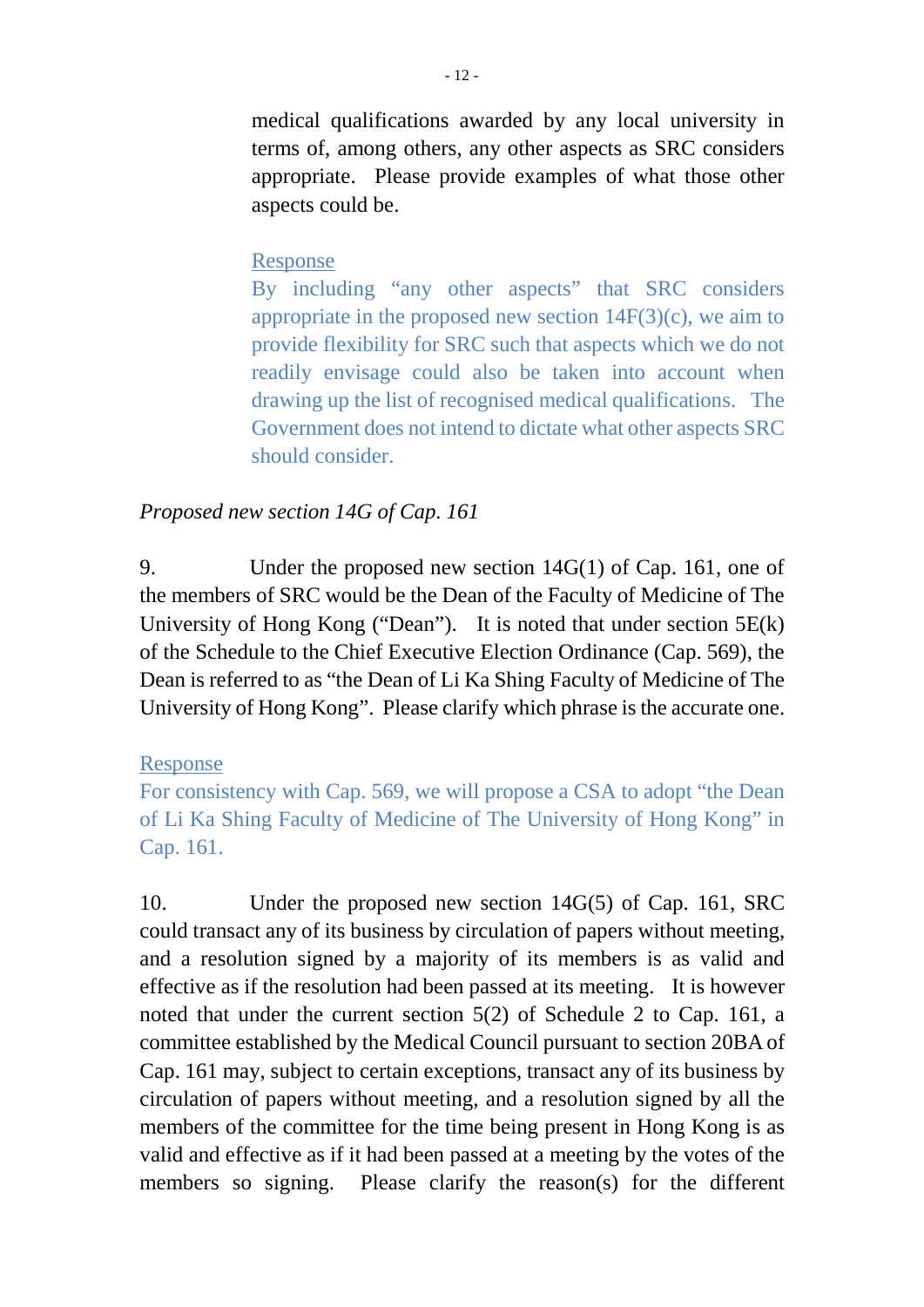requirements for transacting business by circulation of papers without meeting as stated above.

## Response

With the advance development of information technology, SRC members who are not present in Hong Kong should have no technical difficulty in gaining access to SRC papers and participate in the deliberation process through electronic means. Accordingly, we see no practical need to exclude them in the context of SRC's transaction of business by circulation of papers without meeting.

11. It is noted that section 20BA(13) of Cap. 161 currently provides, among others, for the application of Part VII of the Interpretation and General Clauses Ordinance (Cap. 1) to a committee established under section 20BA and appointments to such committee except in so far as it is inconsistent with Cap. 161. It is however noted that no such similar provision is provided in the Bill for the purposes of SRC. Please clarify the reason(s) for not proposing so.

# Response

Under the existing section 20BA(13) of Cap. 161, Part VII of Cap. 1 applies to a committee established under section 20BA and appointments to such committee except insofar as it is inconsistent with Cap. 161. While SRC is not established under section 20BA, Cap. 1 has general application except where a contrary intention is shown in the relevant legislation.

# *Proposed new section 14H of Cap. 161*

12. Under the proposed new section 14H of Cap. 161, on receiving a recommendation made by SRC on the medical qualifications to be, or no longer to be, recognised for the purposes of the proposed new section 14C, the Registrar must, by amending the proposed new Schedule 1A to Cap. 161 by notice published in the Gazette, recognise, or revoke the recognition of, the medical qualifications. Such notice would be subsidiary legislation subject to scrutiny by LegCo pursuant to the negative vetting procedure.

(a) It is noted that the list of local universities which may award recognised medical qualifications for full registration as a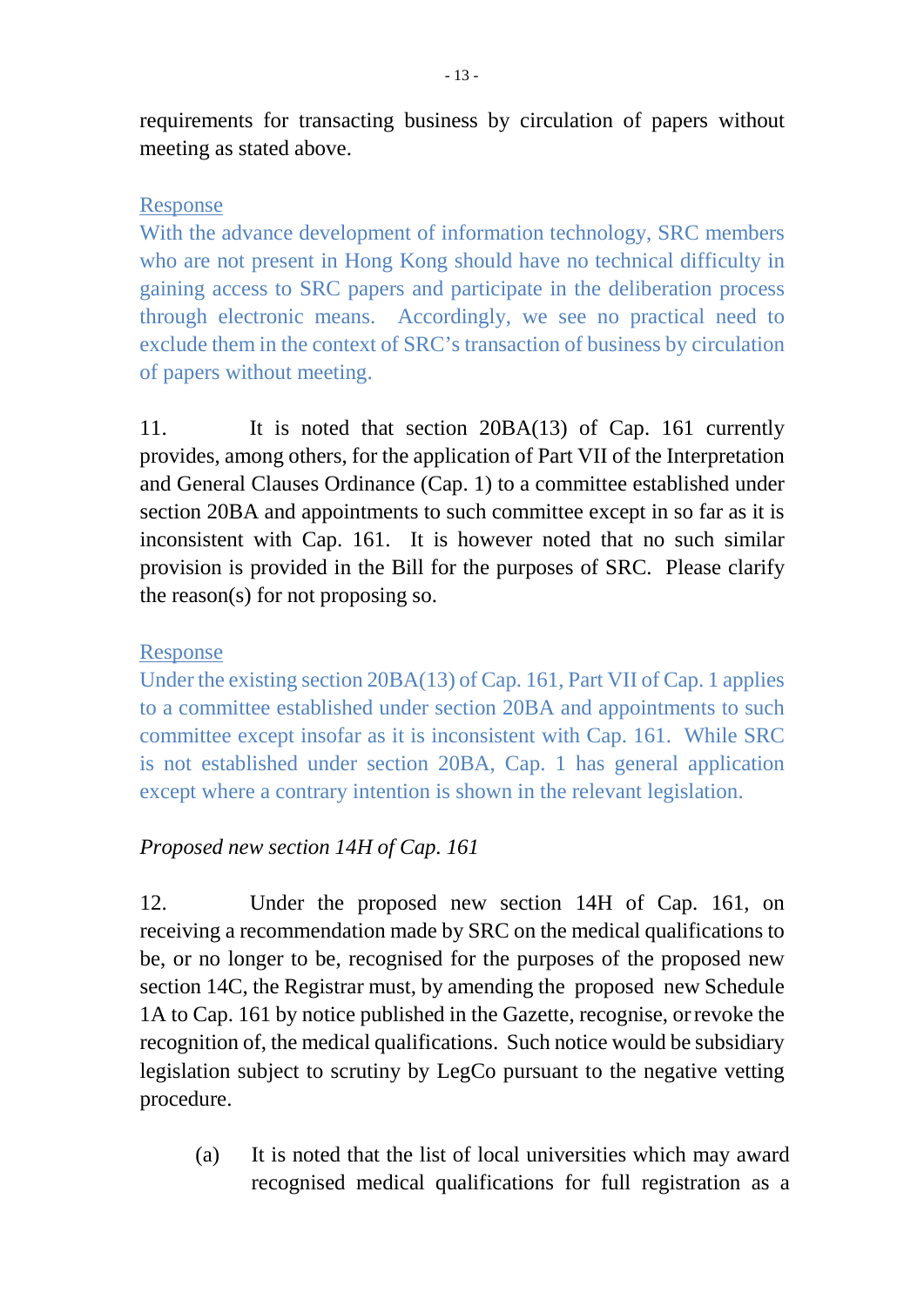medical practitioner in Hong Kong is currently specified in Schedule 1 to Cap. 161. Pursuant to section 8(2) of Cap. 161, the Medical Council may, with the prior approval of LegCo, by notice in the Gazette, amend Schedule 1 (i.e. the positive vetting procedure). Please clarify why the negative vetting procedure (instead of the positive vetting procedure) is proposed for amending the proposed new Schedule 1A to Cap. 161.

### Response

Upon receipt of the recommended list of recognised medical qualifications from SRC, the Registrar will promulgate the list by legal notice. As the list will be determined by SRC with due regard to the parameters laid down in the proposed new section 14F(3), which is now subject to LegCo's scrutiny, for streamlining of the subsequent legislative process and yet without compromising the scrutiny power of LegCo, we have proposed that the list so drawn up be subject to negative vetting by LegCo.

(b) Under the proposed new section 14H of Cap. 161, once the Registrar receives SRC's recommendation on the medical qualifications to be, or no longer to be, recognised, the Registrar must recognise, or revoke the recognition of, the medical qualifications by amending the proposed new Schedule 1A to Cap. 161 by notice published in the Gazette. As stated in paragraph 15 of the LegCo Brief, there would not be any discretionary power for the Registrar to vary the list so recommended by SRC. Please clarify the Administration's view as to whether the power of LegCo to amend, including repeal, such a notice under section 34 of Cap. 1 would have been displaced (please refer to the President's ruling on proposed resolution to repeal the Country Parks (Designation) (Consolidation) (Amendment) Order 2010 proposed by Hon Tanya CHAN dated 11 October 2010).

### Response

LegCo retains full power to decide whether or not to enact the proposed new section 14H and the power to be given to the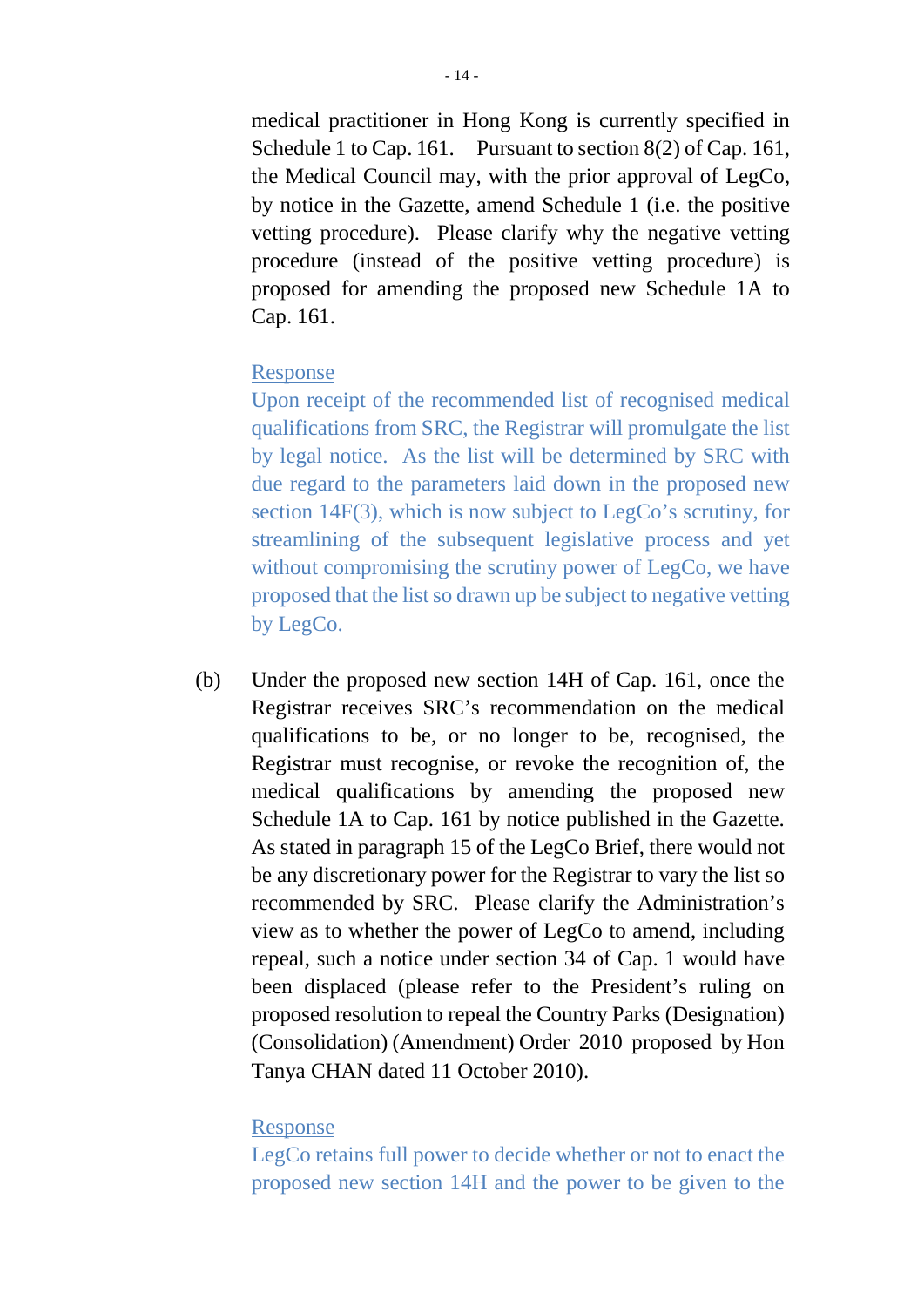delegated authority (i.e. the Registrar). Once LegCo has stipulated the ambit of the power of the Registrar to make the subsidiary legislation by enacting the proposed new section 14H, LegCo is bound to respect the ambit in exercising its negative vetting power under the section. Since under the proposed new section 14H, the Registrar must by notice (being a piece of subsidiary legislation) publish the list of recognised medical qualifications in the Gazette after receiving the recommendation made by SRC (i.e. no discretionary power for the Registrar to vary the list) and given the principle under Cap. 1 that any amendment to be made by LegCo has to be consistent with the power to make the subsidiary legislation, LegCo will likewise have no power to amend or repeal the notice, except for the commencement date thereof.

### Clause 9 of the Bill

13. Clause 9(1) and (2) of the Bill proposes to amend section 15(1) and (2) of Cap. 161 to the effect that certain particulars of medical practitioners whose names appear on the proposed new Part V of the General Register (i.e. medical practitioners with special registration) would be required to be prepared and published in the Gazette by the Registrar. It also proposes to revise the particulars of medical practitioners whose names appear on Part I or III of the General Register (i.e. medical practitioners with full registration or limited registration) to be so prepared and published, namely, the proposed addition of their registration numbers and other particulars that the Registrar considers appropriate, and the proposed deletion of their qualifications and dates of their qualifications.

(a) Please clarify the reason(s) for publishing the registration numbers of the medical practitioners in the Gazette. Please also provide examples of what those other particulars that the Registrar considers appropriate would be. Would those other particulars include qualifications and dates of the qualifications of the medical practitioners? If so, please clarify why it is necessary to propose the deletion of their qualifications and dates of their qualifications in the revised section 15(1) and (2) of Cap. 161.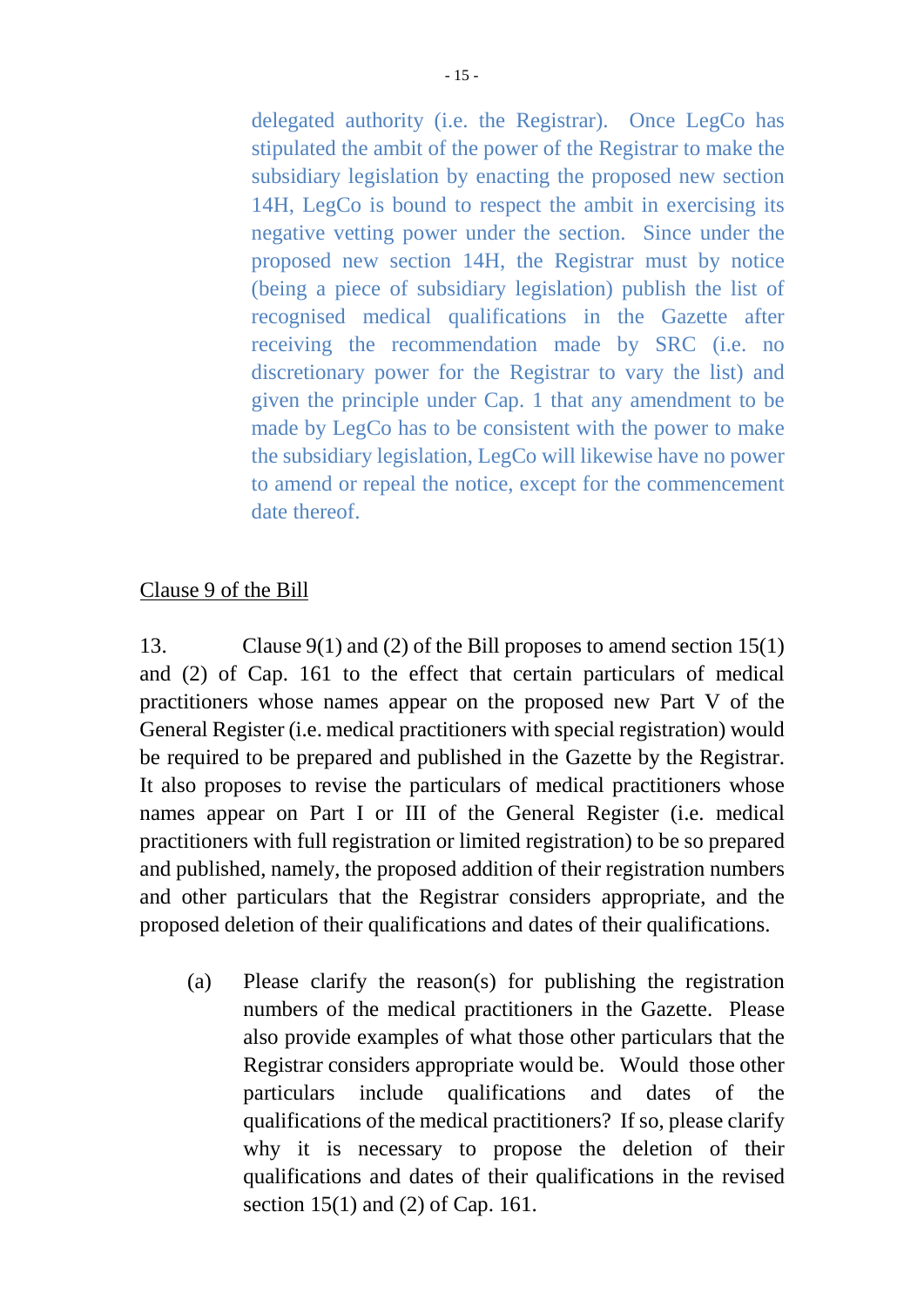- 16 -

Response

As specified in the published Gazette, "[t]he purpose of publishing a list of persons whose names appear in the General Register is to inform the public that each person named in the list is qualified to practise medicine and surgery in Hong Kong". The list has therefore captured the minimum and most crucial information relating to the persons' "eligibility for registration" as medical practitioners in Hong Kong. For full registration, those who are locally trained or through the pathway of Licentiate of Medical Council of Hong Kong ("LMCHK"), their local qualifications (i.e. "MBBS", "MB ChB") or the status of "LMCHK" (instead of non-local qualifications) and the years of obtaining such qualifications/status will be published in the Gazette. For special registration, the Registrar considers that the names of the employing institutions and the approved registration period, instead of qualifications and dates of qualifications, are the most crucial information to prove the persons' "eligibility for registration" as medical practitioners in Hong Kong since doctors under special registration are not allowed by law to practise in places outside the specified institutions and beyond the approved registration periods.

(b) With the proposed new requirements under the revised section  $15(1)$  and (2) of Cap. 161, please clarify whether, and if so how, Data Protection Principle 3 under the Personal Data (Privacy) Ordinance (Cap. 486) would be complied with.

#### Response

The existing practice of disclosure by Gazette is a legal requirement under section 15(1) and (2) of Cap. 161. Given that it is a legal requirement, the data subjects either have known or ought to have known that their relevant particulars would be published in the Gazette, and it follows that the publication thereof in the Gazette is not for a new purpose. As such, Data Protection Principle 3 is not engaged. After the passage of the Bill, the Registrar shall prepare and publish the names, the registration numbers and other particulars of all persons whose names appear on the relevant part of the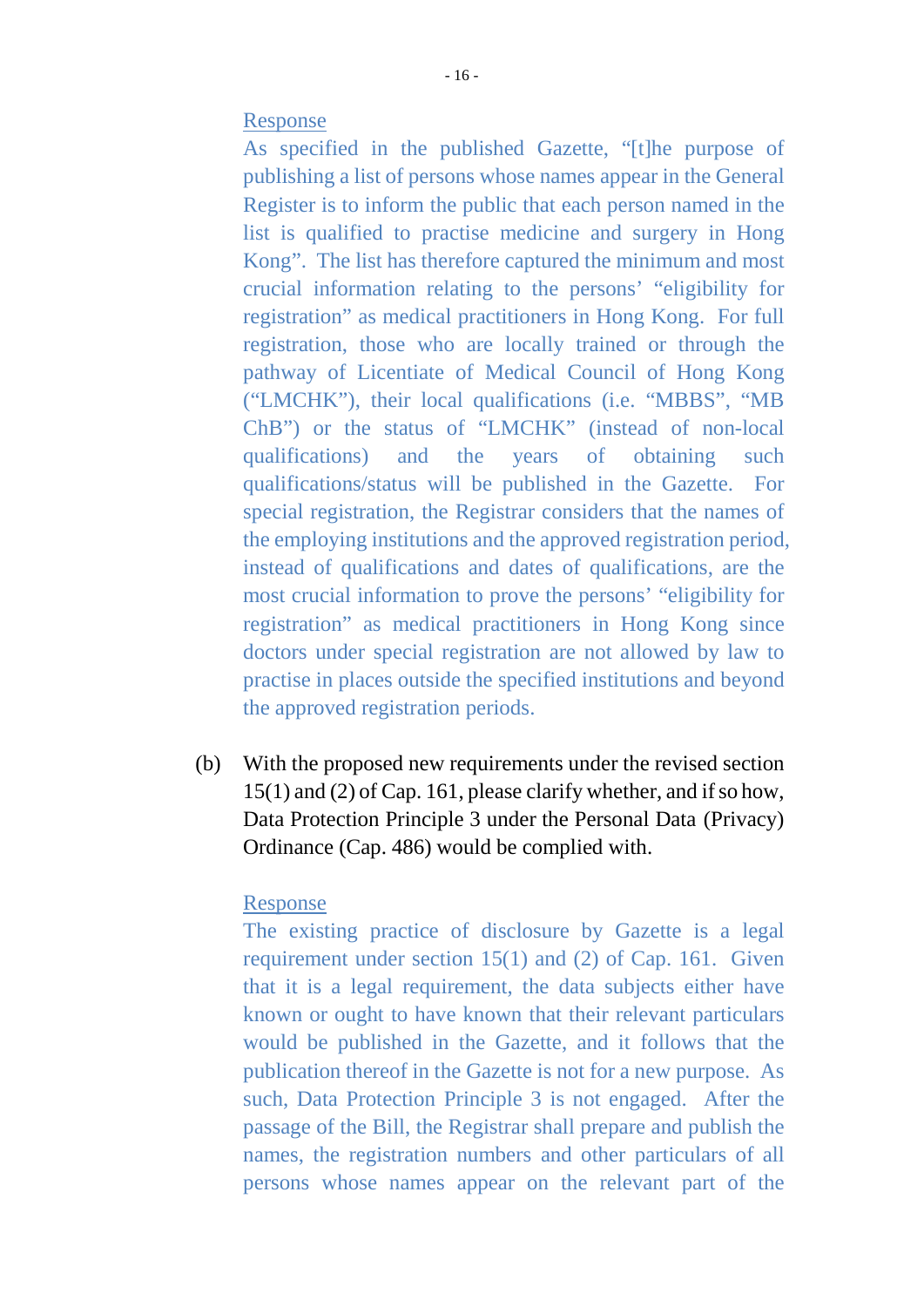General Register. Following the analysis above, the publication of other particulars, etc. in the Gazette under the proposed revised section 15 is not for a new purpose and there should be no concern in respect of Data Protection Principle 3.

### Clause 14 of the Bill

14. Under the proposed new items 3A and 10(d) of the Schedule to the Medical Registration (Fees) Regulation (Cap. 161C), the prescribed fees for the registration in the proposed new Part V of the General Register and the issue of a practising certificate to a medical practitioner with special registration would be \$3,600 and \$690 respectively. It is noted that such prescribed fees would be higher than those payable by medical practitioners registered in Part I (i.e. \$1,220 and \$405 respectively as set out in items 1 and 10(a) of the Schedule) or III (i.e. \$1,270 and \$405 respectively as set out in items 3 and 10(b) of the Schedule) of the General Register. Please clarify the reason(s) for proposing higher prescribed fees for medical practitioners with special registration.

### Response

The current prescribed fees for registration payable by medical practitioners registered in Parts I and III of the General Register are based on the 2015-16 price level at a cost recovery rate of 59% and 49% respectively and the current prescribed fee for issue of a practising certificate payable by them is at a cost recovery rate of 81%. In accordance with the Government's policy that fees charged by the Government should in general be set at levels adequate to recover the full cost of providing the goods or services, the proposed fee amounts applicable to special registration are set based on the 2021-22 price level at full-cost recovery. The other existing fee amounts in the Schedule to Cap. 161C will be reviewed in the next fee revision exercise.

15. It is noted that the Bill does not propose amendments to the Medical Practitioners (Fee Concessions) Regulation 2020 (Cap. 161G). Cap. 161G provides for concessions on the prescribed fees payable for, among others, the registration in Part I or III of the General Register and the issue of practising certificates to medical practitioners with full registration or limited registration, with the effect that such fees are waived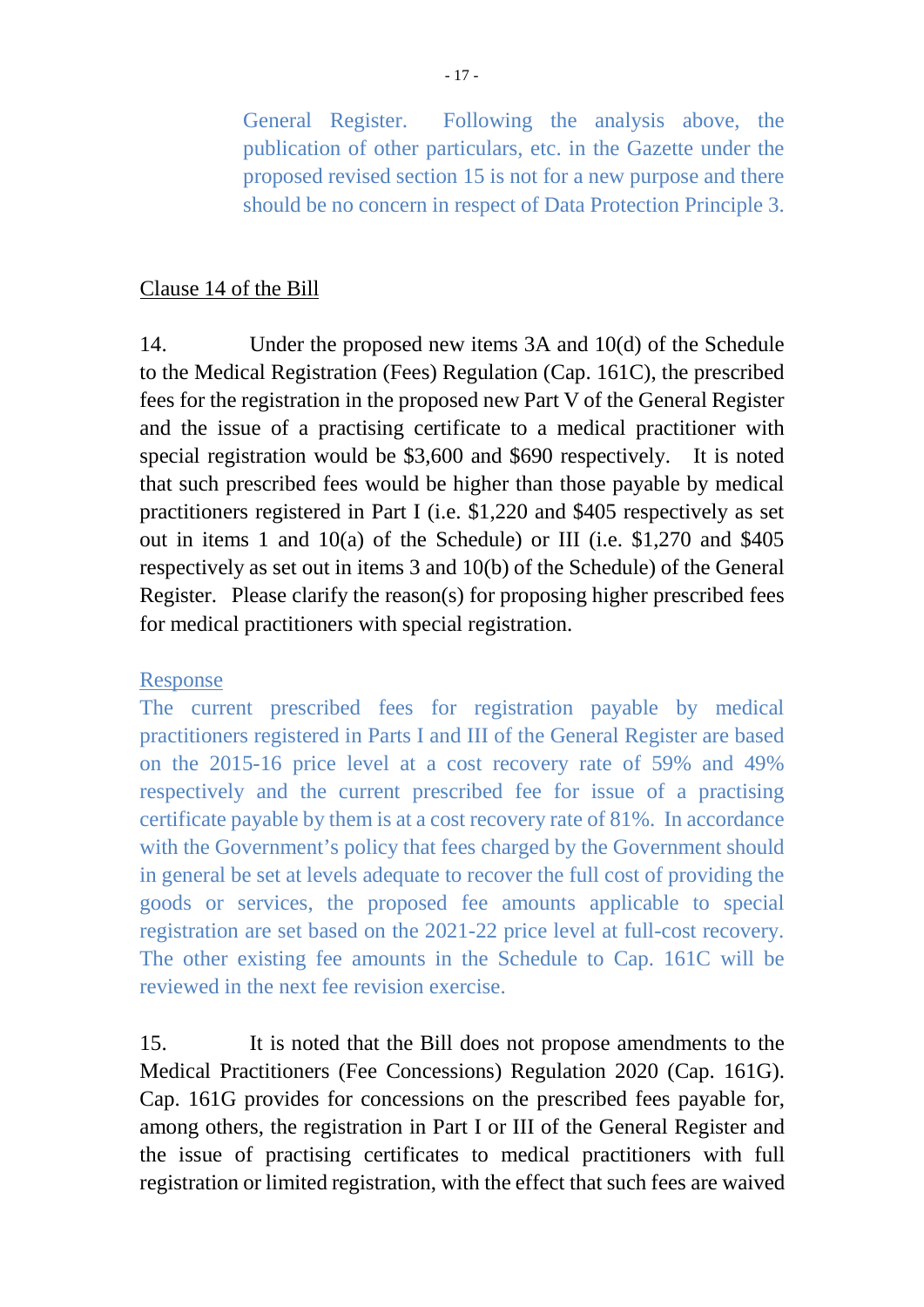for three years from 1 July 2020 to 30 June 2023, subject to certain restrictions. Please clarify the reason(s) for not proposing similar waiver of the prescribed fees payable for registration in the proposed new Part V of the General Register and the issue of a practising certificate to a medical practitioner with special registration under the Bill.

#### Response

The fee waiver provided for in Cap. 161G was introduced as a token of the Government's appreciation to healthcare professionals for their concerted efforts in the fight against COVID-19. The waiver was announced by the Chief Executive in the context of the second round of relief measures in April 2020. Given such backdrop, the one-off waiver is not applicable to doctors with special registration who are expected to practise in Hong Kong in the coming years.

#### Clause 15 of the Bill

16. Under the proposed revised section 3(1)(b)(ii) of Cap. 161E, an application for registration under the proposed new section 14C of Cap. 161 (i.e. special registration) would be required to contain a statement as to whether the applicant has or has not been convicted of any offence punishable with imprisonment and as to whether the applicant has or has not been found guilty of misconduct in a professional respect. It is noted that for the grant or renewal of a special registration, the proposed new section 14C(3) of Cap. 161 does not expressly require that the applicant must not have been convicted of any offence punishable with imprisonment or must not have been guilty of misconduct in a professional respect, unlike the requirements for limited registration pursuant to the current section 14A(6) of Cap. 161. Please clarify the reason(s) for the proposed requirements under the proposed revised section  $3(1)(b)(ii)$  of Cap. 161E for an application for registration under the proposed new section 14C. Please also clarify whether, and if so how, Data Protection Principle 1(1) under Cap. 486 would be complied with.

#### Response

The existing section 14A(6) of Cap. 161 provides that section 14 of Cap. 161 applies, with necessary modifications, to an application for limited registration, thus empowering the Medical Council to conduct an inquiry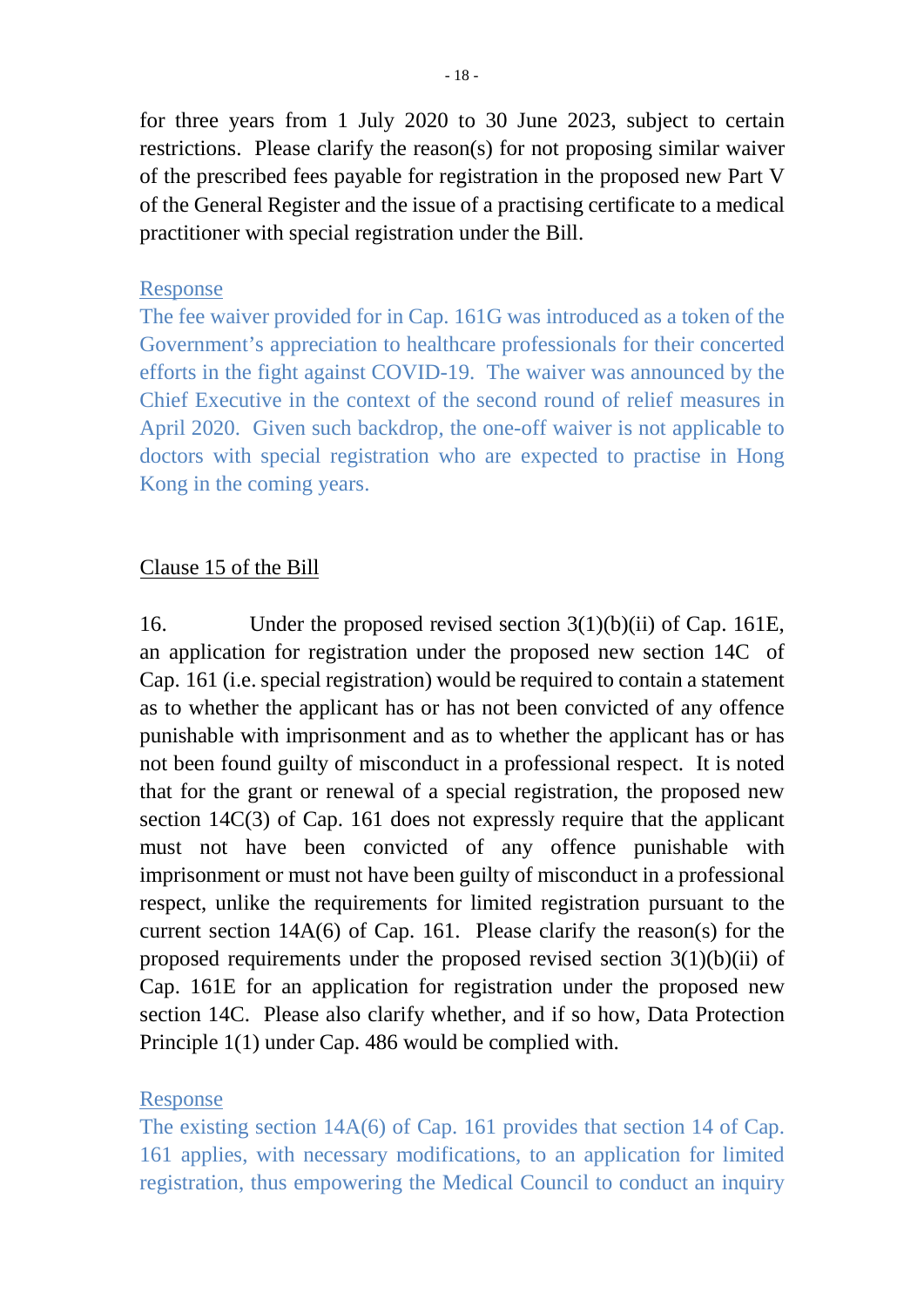in respect of an applicant for limited registration who has been convicted of any offence punishable with imprisonment and has been guilty of misconduct in a professional respect, etc. before deciding whether to enter the name of the applicant on the General Register. It is possible for the Medical Council to allow an applicant for limited registration to be registered notwithstanding his/her conviction and/or disciplinary record depending on the gravity of the matters involved. Under the proposed section 14C(3)(e) of Cap. 161, the requirements for the grant or renewal of special registration include, among others, that the applicant is of good character and has good professional conduct. Similar to the existing arrangement for limited registration, the Registrar and the Medical Council (when the Registrar has doubts) are empowered to exercise judgment under the proposed new section 14C(4) as to whether an applicant for special registration is of good character and has good professional conduct, notwithstanding his/her conviction and/or disciplinary record depending on the gravity of the matters involved. In other words, good character and good professional conduct are common requirements for applicants for limited registration and those for special registration.

Similar to the forms for application for full or limited registration, applicants for special registration will be requested to provide in the application form information on their criminal conviction and professional misconduct (if any). Such information would then form the basis for due consideration by the Registrar (and the Medical Council where applicable) in order to assess whether the applicants have met the requirement specified in the proposed section  $14C(3)(e)$  for the grant or renewal of a special registration, which is a lawful purpose for the collection and use of such information.

17. Under the proposed new section 3(4)(c) of Cap. 161E, a certificate of good standing issued by the relevant medical authority of a place outside Hong Kong under the law of which the applicant concerned is registered as a medical practitioner in that place would be required to be submitted to the Registrar in his or her application for the grant of a special registration. It is noted that such a certificate would not be required to be so submitted in the case of an application for a renewal of a special registration. Please clarify the reason(s) for not proposing so.